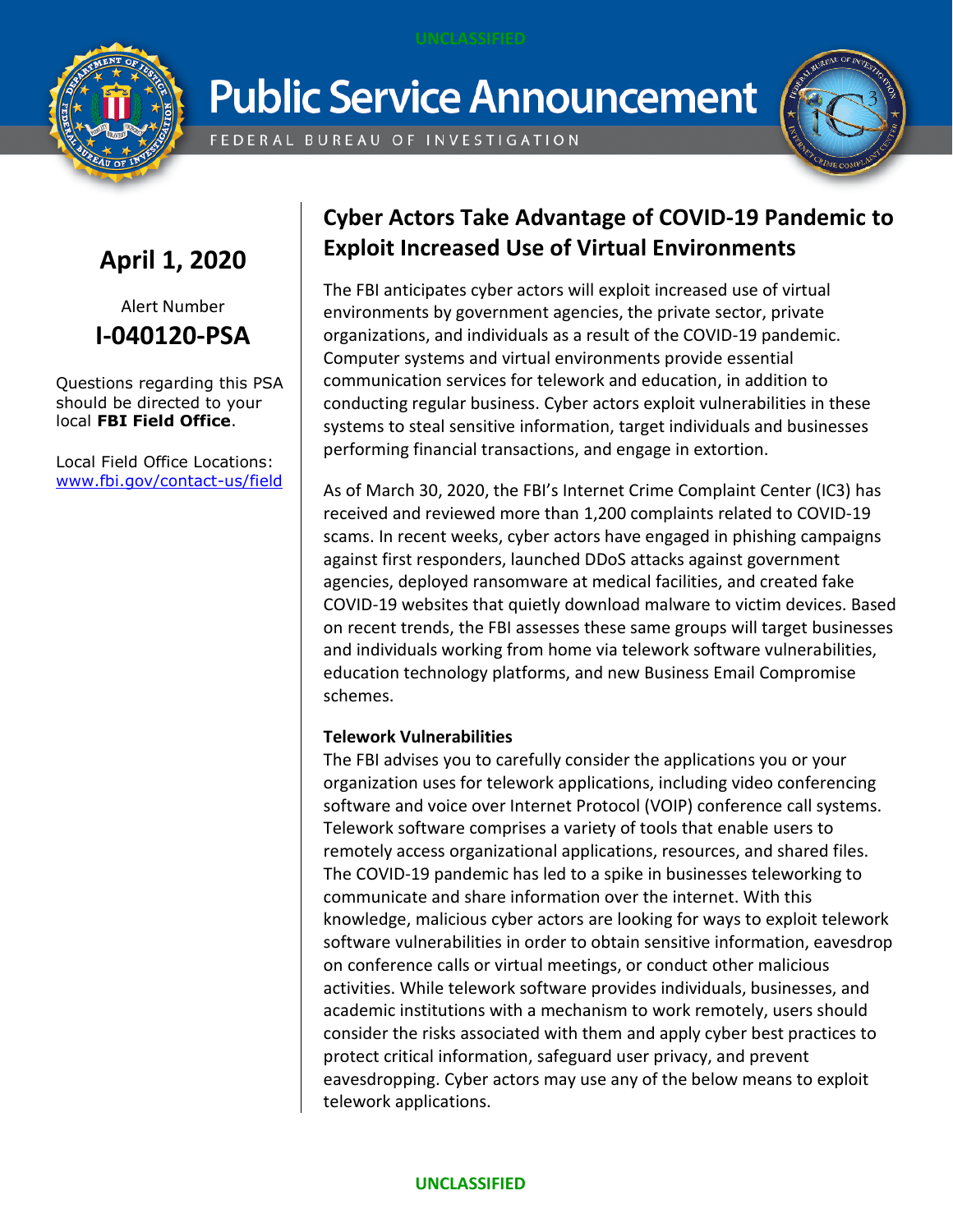#### *Software from Untrusted Sources*

- Malicious cyber actors may use legitimate-looking telework software–which may be offered for free or at a reduced price–to gain access to sensitive data or eavesdrop on conversations.
- Cyber actors may also use phishing links or malicious mobile applications that appear to come from legitimate telework software vendors.

#### *Communication Tools*

- Malicious cyber actors may target communication tools (VOIP phones, video conferencing equipment, and cloud-based communications systems) to overload services and take them offline, or eavesdrop on conference calls.
- Cyber actors have also used video-teleconferencing (VTC) hijacking to disrupt conferences by inserting pornographic images, hate images, or threatening language.

#### *Remote Desktop Access*

 Some telework software allows for remote desktop sharing, which is beneficial for collaboration and presentations; however, malicious cyber actors historically have compromised remote desktop applications and can use compromised systems to move into other shared applications.

#### *Supply Chain*

 As organizations seek to obtain equipment, such as laptops, to enable teleworking, some have turned to laptop rentals from foreign sources. Previously used, improperly sanitized equipment potentially carries preinstalled malware.

#### **Education Technology Services and Platforms**

Today's rapid incorporation of education technology (edtech) and online learning could have privacy and safety implications if students' online activity is not closely monitored. For example, in late 2017, cyber actors exploited school information technology (IT) systems by hacking into multiple school district servers across the United States. They accessed student contact information, education plans, homework assignments, medical records, and counselor reports, and then used that information to contact, extort, and threaten students with physical violence and release of their personal information. The actors sent text messages to parents and local law enforcement, publicized students' private information, posted student personally identifiable information on social media, and stated how the release of such information could help child predators identify new targets.

Additionally, parents and caretakers should be aware of new technology issued to children who do not already have a foundation for online safety. Children may not recognize the dangers of visiting unknown websites or communicating with strangers online.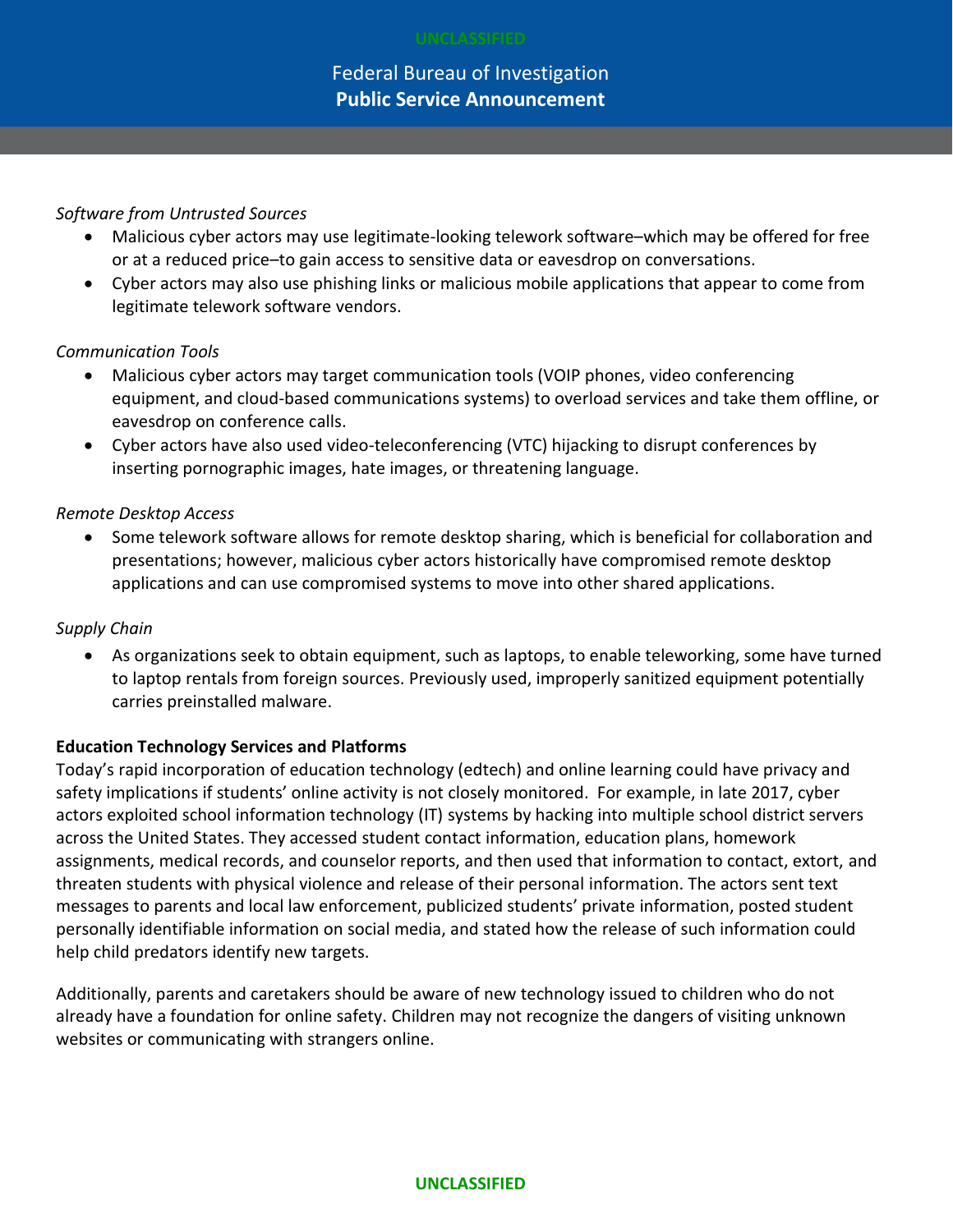Federal Bureau of Investigation **Public Service Announcement**

#### **Business Email Compromise (BEC)**

BEC is a scam that targets both individuals and businesses who have the ability to send wire transfers, checks, and automated clearing house (ACH) transfers. In a typical BEC scheme, the victim receives an email purported to be from a company the victim normally conducts business with; however, the email requests money be sent to a new account, or for standard payment practices be altered. For example, during this pandemic, BEC fraudsters have impersonated vendors and asked for payment outside the normal course of business due to COVID-19. The FBI advises the public to be on the lookout for the following:

- The use of urgency and last-minute changes in wire instructions or recipient account information;
- Last-minute changes in established communication platforms or email account addresses;
- Communications only in email and refusal to communicate via telephone;
- Requests for advanced payment of services when not previously required; and
- Requests from employees to change direct deposit information.

#### **TIPS TO PROTECT YOU AND YOUR ORGANIZATION**

#### *Teleworking Tips:*

Do:

- Select trusted and reputable telework software vendors; conduct additional due diligence when selecting foreign-sourced vendors.
- Restrict access to remote meetings, conference calls, or virtual classrooms, including the use of passwords if possible.
- Beware of social engineering tactics aimed at revealing sensitive information. Make use of tools that block suspected phishing emails or allow users to report and quarantine them.
- Beware of advertisements or emails purporting to be from telework software vendors.
- Always verify the web address of legitimate websites or manually type it into the browser.

Don't:

- Share links to remote meetings, conference calls, or virtual classrooms on open websites or open social media profiles.
- Open attachments or click links within emails from senders you do not recognize.
- Enable remote desktop access functions like Remote Desktop Protocol (RDP) or Virtual Network Computing (VNC) unless absolutely needed. 1

#### *Education Technology Tips:*

School districts across the United States are working to address a dynamically changing learning environment. The FBI acknowledges everyone is adjusting to these demands, but the FBI encourages parents and families to: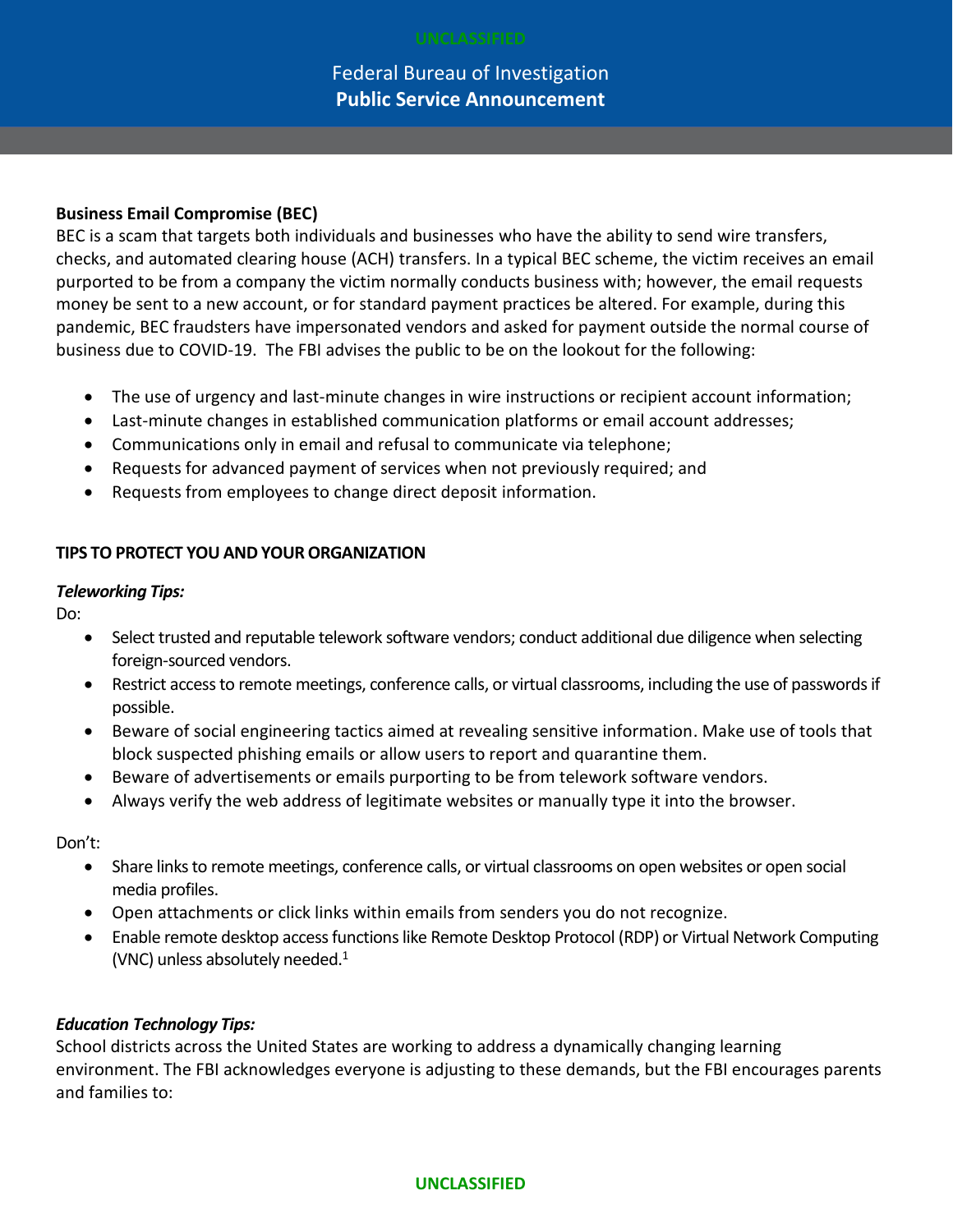### Federal Bureau of Investigation **Public Service Announcement**

Do:

- Closely monitor children's use of edtech and online services.
- Research edtech service user agreements about data breach notifications, marketing, and/or selling of user data, data retention practices, and whether users and/or parents can elect to have student data deleted by request.
- Conduct regular internet searches of children's information to monitor the exposure and spread of their information on the internet.
- Consider credit or identity theft monitoring to check for any fraudulent use of their child's identity.
- Research parent coalition and information-sharing organizations available online for those looking for support and additional resources.
- Research school-related, edtech, and other related vendor cyber breaches, which can further inform families of student data and security vulnerabilities.

Don't:

 Provide exact information on children when creating user profiles (e.g., use initials instead of full names, avoid using exact dates of birth, avoid including photos, etc.)

#### *BEC Tips:*

Do:

- Check for last-minute changes in wiring instructions or recipient account information.
- Verify vendor information via the recipient's contact information on file—do not contact the vendor through the number provided in the email.
- Verify the email address used to send emails, especially when using a mobile or handheld device, by ensuring the sender's email address appears to match who it is coming from.
- If you discover you are the victim of a fraudulent incident, immediately contact your financial institution to request a recall of funds, and contact your employer to report irregularities with payroll deposits. As soon as possible, file a complaint with the FBI's Internet Crime Complaint Center at www.ic3.gov or, for BEC and/or email account compromise (EAC) victims, **BEC.IC3.gov**.

### *Cyber Crime Vulnerability Tips:*

The following tips can help protect individuals and businesses from being victimized by cyber actors:

Do:

- Verify the web address of legitimate websites and manually type them into your browser.
- Change passwords for routers and smart devices from default setting to unique passwords.
- Check for misspelled domain names within a link (for example, confirm that addresses for government websites end in .gov).
- Report suspicious activity on work computers to your employer.